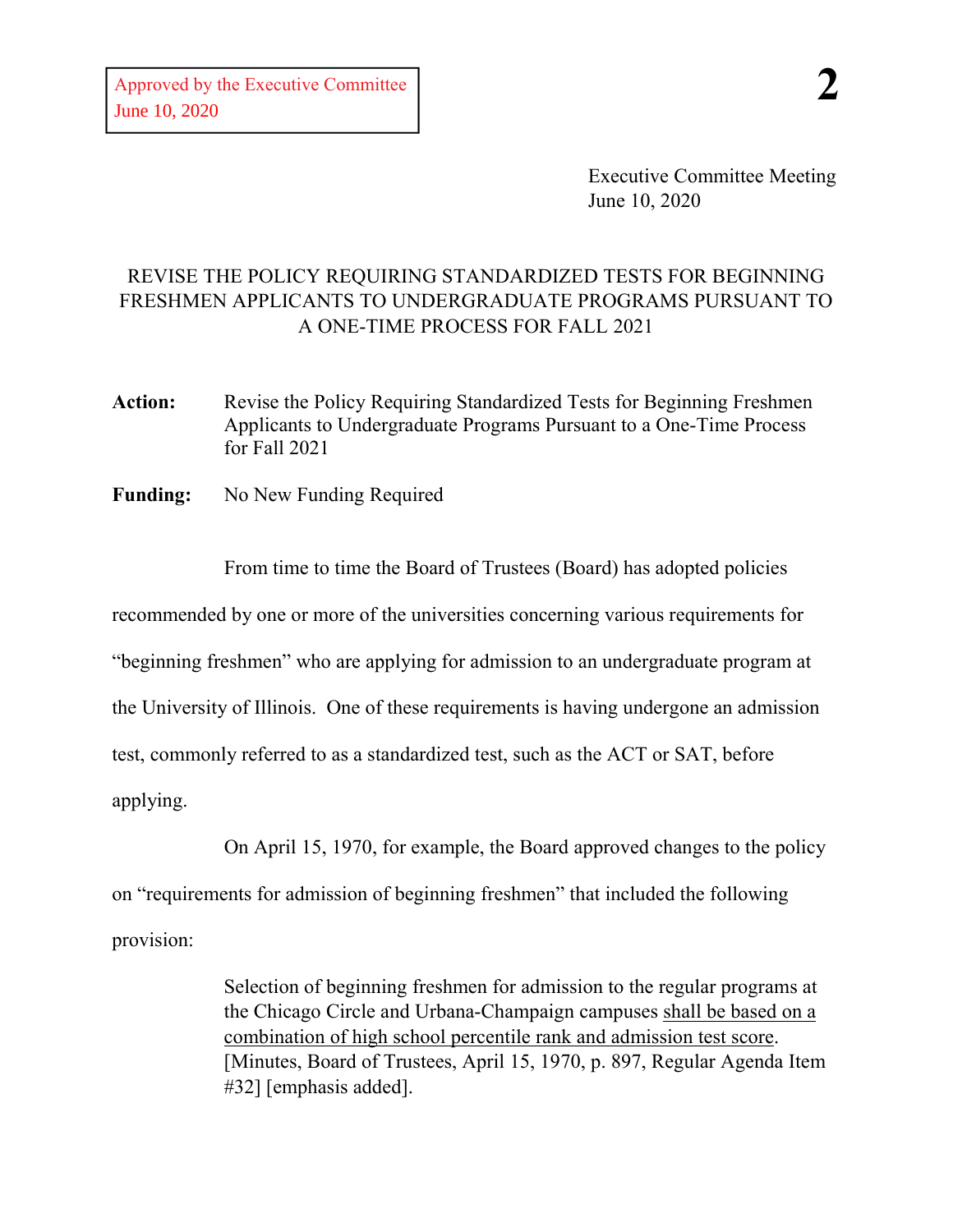This provision was reaffirmed by the Board in 1983:

Admission of beginning freshman applicants will be based on the completion of specified high school subjects and on a combination of high school percentile rank and admission test score. [Minutes, Board of Trustees, September 15, 1983, pp. 349-50, Regular Agenda Item #20] [emphasis added].

In both instances, as well as similar actions in previous years, the policy provisions were the result of modifications to existing undergraduate policies specifically recommended by one or more of the universities and endorsed by the appropriate Senate that then were advanced to the Board for formal action.

The current nationwide COVID-19 pandemic has prevented large numbers of high school students from taking standardized tests due to various restrictions imposed by states that not only have closed high schools but also, among other things, have prohibited gatherings of a certain size. Although there has been consideration of providing "in-home" exams this summer, those plans are currently on hold, in part because many students do not have the necessary computer technology or reliable internet connection to take advantage of this option. Several private universities, including Harvard, Cornell and the University of Pennsylvania, have adjusted their application requirements to make standardized testing optional for students applying, looking to enroll in Fall 2021, all citing the coronavirus outbreak. Dozens of other schools, including the University of California, the University of Oregon and the University of Washington, temporarily have changed their policies on standardized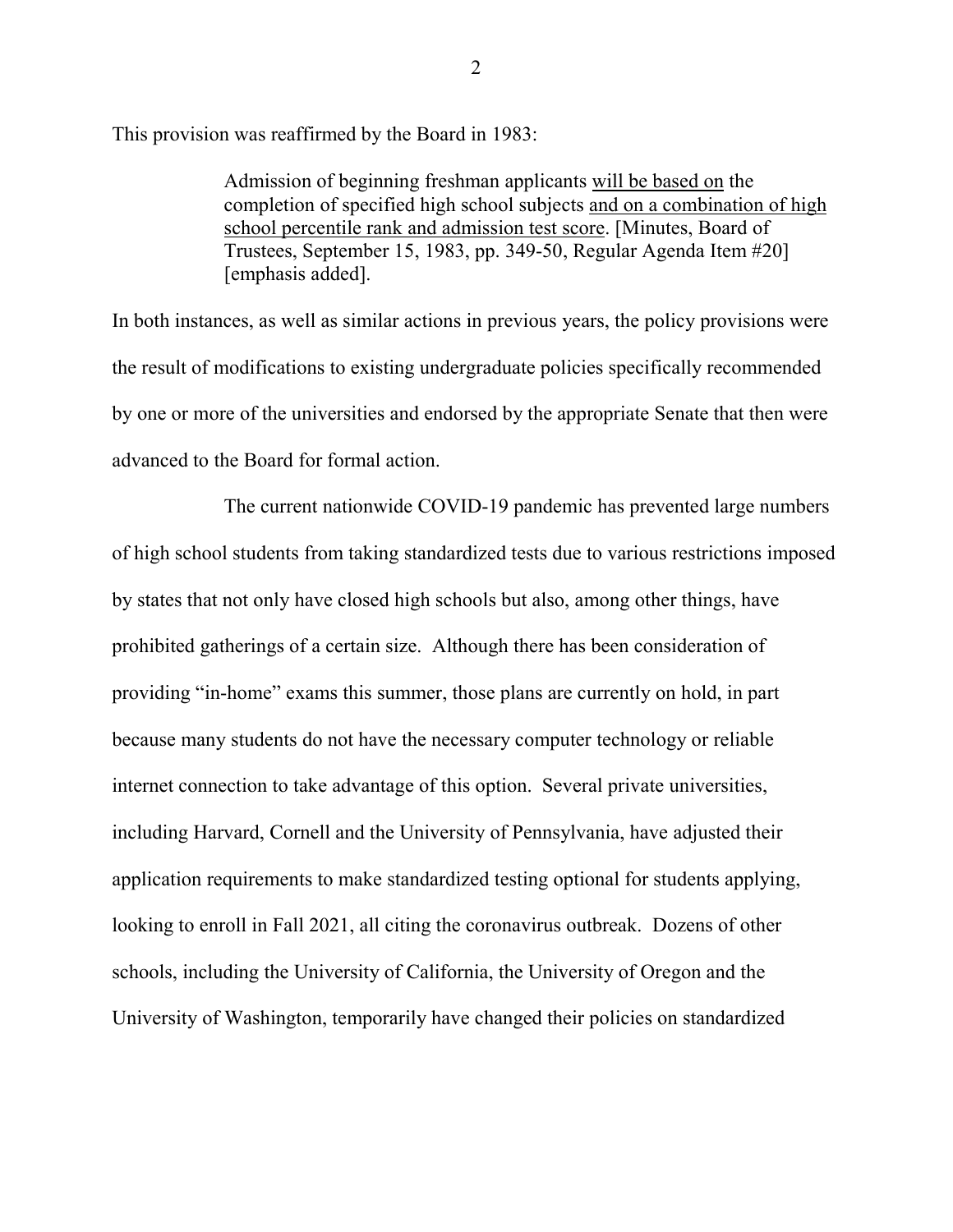testing. Many other universities have decided to no longer require standardized tests at all and into the future (e.g., Indiana University, University of Chicago).

For these reasons, the University of Illinois at Chicago (UIC) and the University of Illinois at Springfield (UIS) have requested that they be allowed to implement a one-time process in which they would allow high school students to apply for admission to undergraduate programs in Fall 2021 without requiring such students to have taken a standardized test. The University of Illinois at Urbana-Champaign (UIUC), meanwhile, is in the process of consulting with its Senate about this issue.

Therefore, in conjunction with the Chancellors at UIC and UIS, who have consulted with their respective university Senates, the President of the University recommends that the Board impose a one-year moratorium on its policy of requiring standardized tests for beginning freshmen applicants to undergraduate programs at UIC and UIS, and to permit UIC and UIS to implement a one-time process pursuant to which they will consider applicants for undergraduate admission who have not completed such tests. Consistent with this action, UIC and UIS will make this change clear in their application materials. Moreover, the President recommends that, in light of the possibility that UIUC ultimately may decide to take the same approach and to avoid the need for additional Board action, the Board delegates to President Killeen, in consultation with Chancellor Jones, the authority to approve UIUC's implementation of a one-time process pursuant to which they will consider applicants for undergraduate admission who have not completed such tests.

3